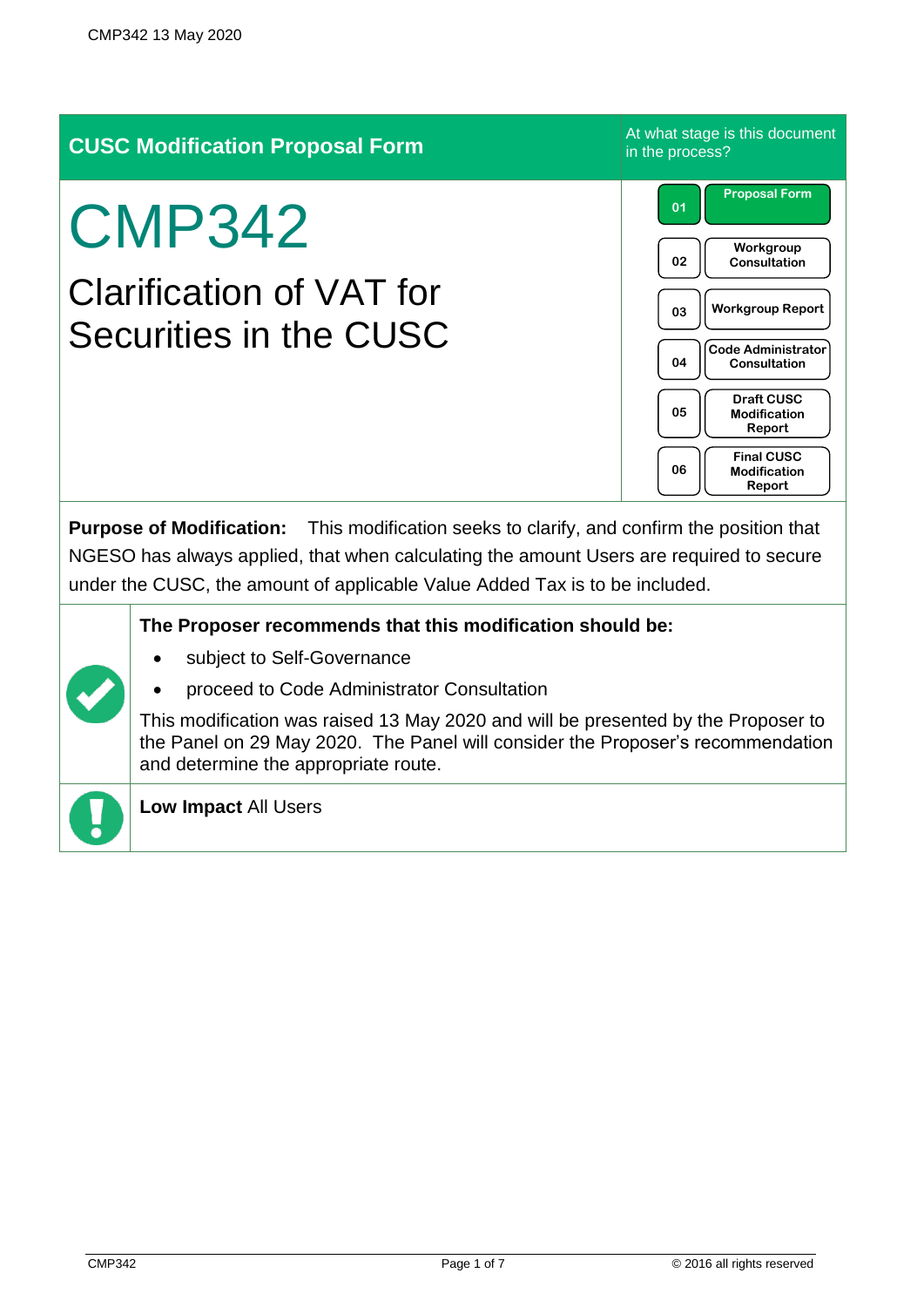#### **Contents**

- **1 Summary 4**
- **2 Governance 4**
- **3 Why Change? 5**
- **4 Code Specific Matters 5**
- **5 Solution 5**
- **6 Impacts & Other Considerations 5**
- **7 Relevant Objectives 5**
- **8 Implementation 6**
- **9 Legal Text 6**
- **10 Recommendations 7**

#### **Timetable**

| The Code Administrator recommends the following timetable: |               |  |
|------------------------------------------------------------|---------------|--|
| Code Administrator Consultation                            | $E + 26$ lung |  |

| Code Administrator Consultation                                                          | $500$ 20 June<br>2020                    |  |
|------------------------------------------------------------------------------------------|------------------------------------------|--|
| Draft Final Modification Report presented to Panel                                       | 23 July 2020                             |  |
| <b>Modification Panel decision</b>                                                       | 31 July 2020                             |  |
| Final Modification Report issued to Panel to check<br>votes have been recorded correctly | 4 August 2020                            |  |
| Appeals Window (15 working days)                                                         | 12 August 2020<br>to 3 September<br>2020 |  |
| Decision implemented in CUSC                                                             | 4 September<br>2020                      |  |

**07794537028 Proposer: Nick George** 20 **[nick.george@nationa](mailto:nick.george@nationalgrideso.com) [lgrideso.com](mailto:nick.george@nationalgrideso.com) 07973 915455 National Grid ESO Representative: Jon Wisdom** C **[jon.wisdom@nationa](mailto:jon.wisdom@nationalgrideso.com) [lgrideso.com](mailto:jon.wisdom@nationalgrideso.com) 07929 375010 [jon.wisdom@nationa](mailto:jon.wisdom@nationalgrideso.com) [lgrideso.com](mailto:jon.wisdom@nationalgrideso.com) 07929 375010**

**Any questions?**

**Code Administrator**

**Paul Mullen**

Contact:

?

LC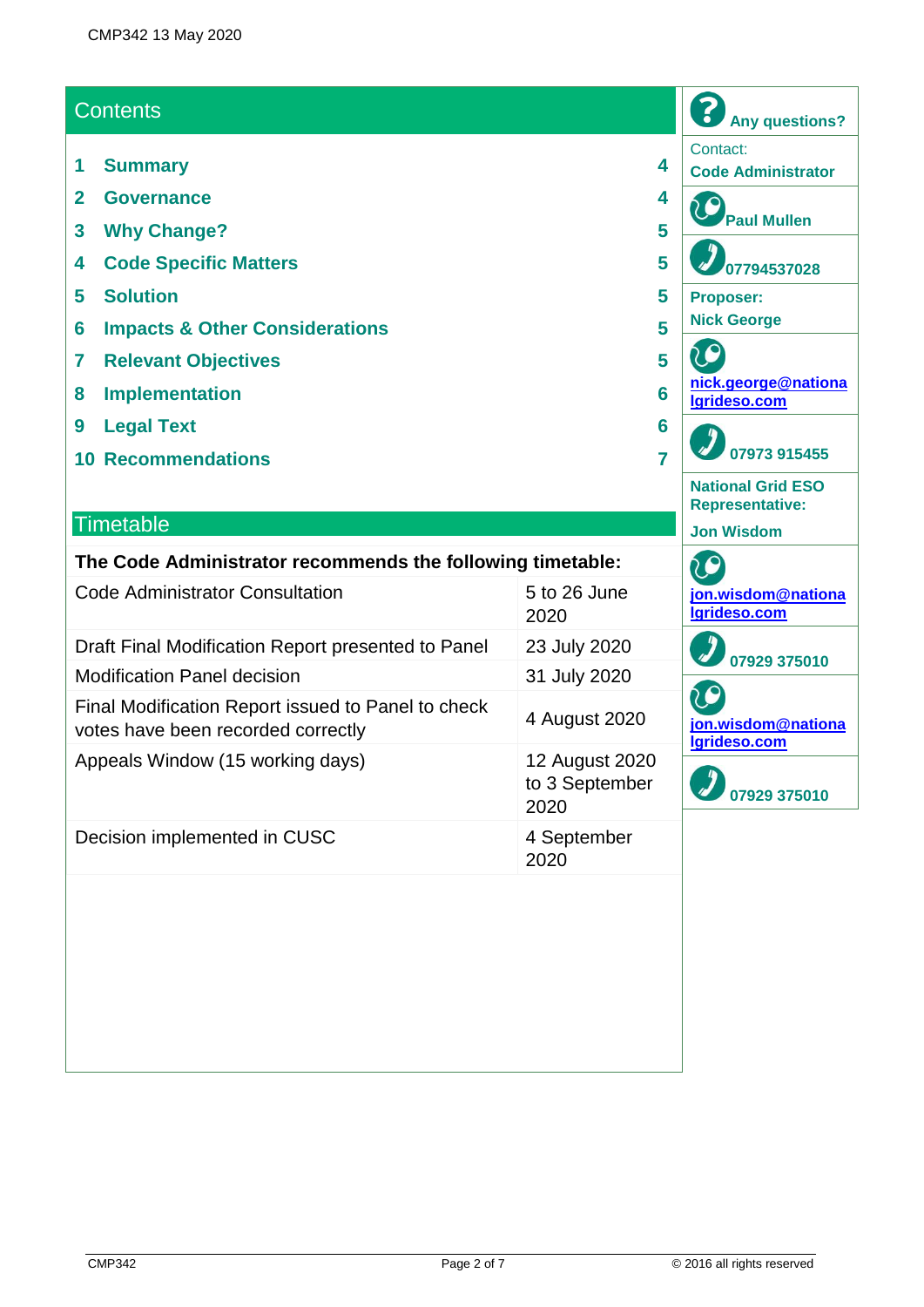# Proposer Details

| <b>Details of Proposer:</b><br>(Organisation Name)                                                          | Nick George, National Grid ESO     |  |  |
|-------------------------------------------------------------------------------------------------------------|------------------------------------|--|--|
| Capacity in which the CUSC<br>Modification Proposal is being<br>proposed:<br>(i.e. CUSC Party, BSC Party or | <b>Electricity System Operator</b> |  |  |
| "National Consumer Council")                                                                                |                                    |  |  |
| <b>Details of Proposer's</b><br><b>Representative:</b>                                                      |                                    |  |  |
| Name:                                                                                                       | Nick George                        |  |  |
| Organisation:                                                                                               | <b>National Grid ESO</b>           |  |  |
| <b>Telephone Number:</b>                                                                                    | 07973 915455                       |  |  |
| Email Address:                                                                                              | nick.george@nationalgrideso.com    |  |  |
| <b>Details of Representative's</b><br><b>Alternate:</b>                                                     |                                    |  |  |
| Name:                                                                                                       | <b>Greg Hunt</b>                   |  |  |
| Organisation:                                                                                               | <b>National Grid ESO</b>           |  |  |
| Telephone Number:                                                                                           | 07790 946535                       |  |  |
| Email Address:                                                                                              | gregory.hunt@nationalgrideso.com   |  |  |
| <b>Attachments (Yes/No): No</b>                                                                             |                                    |  |  |
| If Yes, Title and No. of pages of each Attachment: N/A                                                      |                                    |  |  |

# Impact on Core Industry Documentation.

*Please mark the relevant boxes with an "x" and provide any supporting information*

| BSC              |  |
|------------------|--|
| <b>Grid Code</b> |  |
| <b>STC</b>       |  |
| Other            |  |

(Please specify)

No other Codes anticipated to be impacted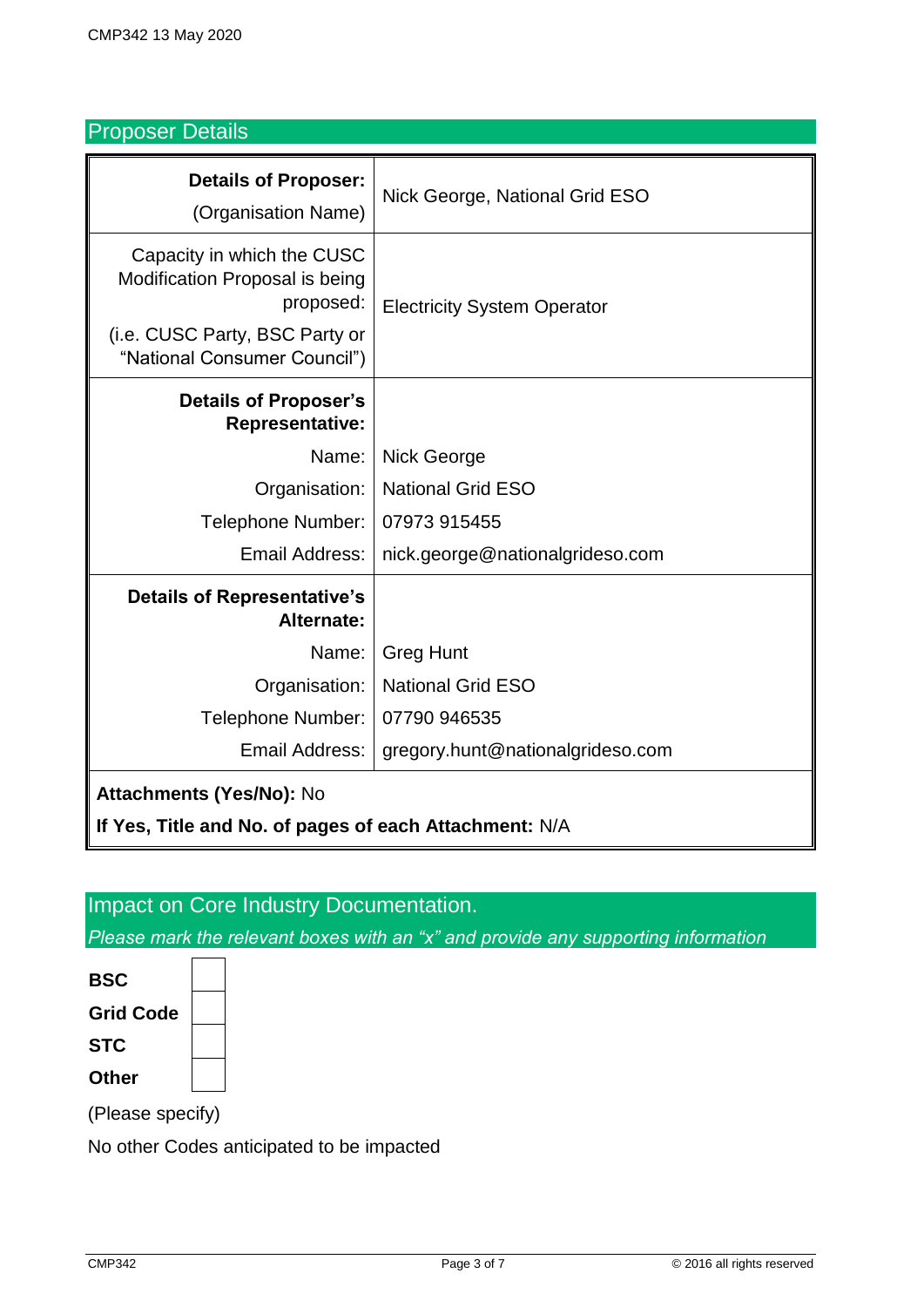### **1 Summary**

### **Defect**

CUSC includes requirements for Users to provide security for certain charges. The intention and practise is that NGESO includes the applicable VAT when calculating the amount to be secured, as the amount payable by a User to NGESO includes payment of VAT. A User has queried NGESO's right to request security for the VAT element of the charges. To ensure current and future parties fully understand their obligations, NGESO believe a modification to the code to clarify this provision is appropriate.

#### **What**

The relevant provisions of code that need amending are:

- Section 2, Part III security for Terminations Amounts, relating to Connection **Charges**
- Section 3, Part III security for BSUOS and TNUOS Demand Charges
- Section 15, Part Three security for Cancellation Charges for generators terminating pre-connection
- Schedule 2, Exhibit 3 security for Final Sums for demand customers terminating pre-connection

#### **Why**

The security requirements provide financial security from Users for all or a proportion of charges, reducing the financial risk on all other Users from a User defaulting on payment obligations. In the event of a User defaulting, the VAT must still be paid to HMRC, and therefore it is important when calculating the amount a customer secures that it includes the applicable VAT. This has always been NGESO's practice (for the avoidance of doubt, including its predecessor, National Grid Electricity Transmission plc).

#### **How**

CUSC already makes it clear that charges are subject to VAT. The relevant sections above will have wording included to make it clear that the security calculation is based on the relevant charge including the applicable VAT.

### **2 Governance**

### **Justification for Self-Governance Procedure**

As the modification proposal clarifies current practise and does not change existing liabilities for Users the Proposer believes that self-governance is the most appropriate route.

### **Requested Next Steps**

This modification should: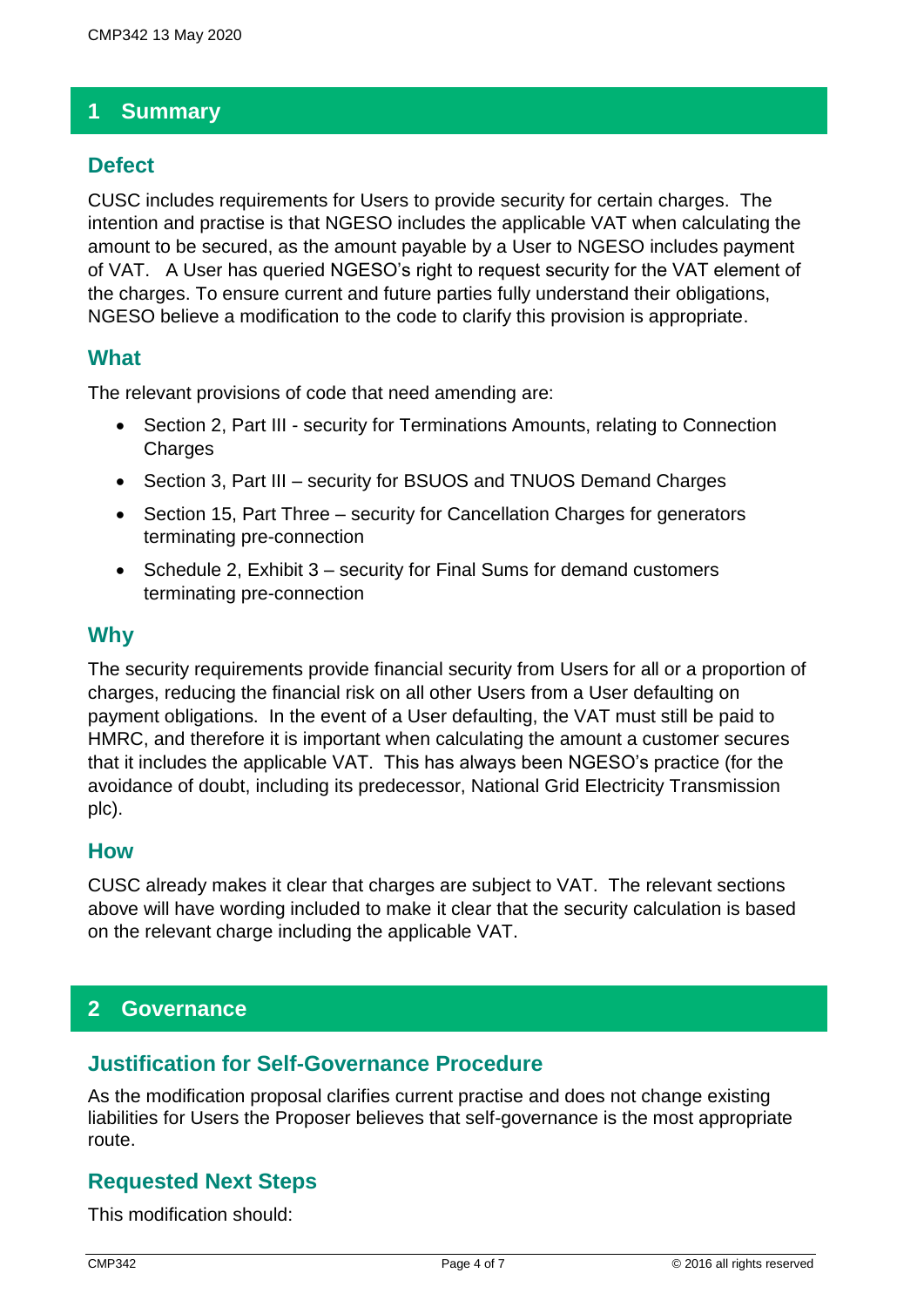- be subject to self-governance
- proceed to Code Administrator Consultation

### **3 Why Change?**

This modification clarifies the position on VAT and securities, confirming the approach that NGESO has always taken when calculating the amount to be secured. A User has queried NGESO's right to request security for the VAT element. This modification proposal will ensure that there is no ambiguity possible when interpreting the CUSC in relation to calculating the amount to be secured and VAT.

### **4 Code Specific Matters**

#### **Technical Skillsets**

None

**Reference Documents**

None

### **5 Solution**

The changes set out in Section 9, Legal Text, are made to clarify that the amounts Users are required to secure shall include the applicable VAT.

### **6 Impacts & Other Considerations**

**None** 

### **Does this modification impact a Significant Code Review (SCR) or other significant industry change projects, if so, how?**

 $N<sub>0</sub>$ 

### **Consumer Impacts**

None – it confirms the current position on securities, which are in place to ultimately protect consumers.

# **7 Relevant Objectives**

# Impact of the modification on the Applicable CUSC Objectives (Standard):

| <b>Relevant Objective</b>                                                                                                | Identified impact |
|--------------------------------------------------------------------------------------------------------------------------|-------------------|
| (a) The efficient discharge by the Licensee of the obligations<br>imposed on it by the Act and the Transmission Licence; | Positive          |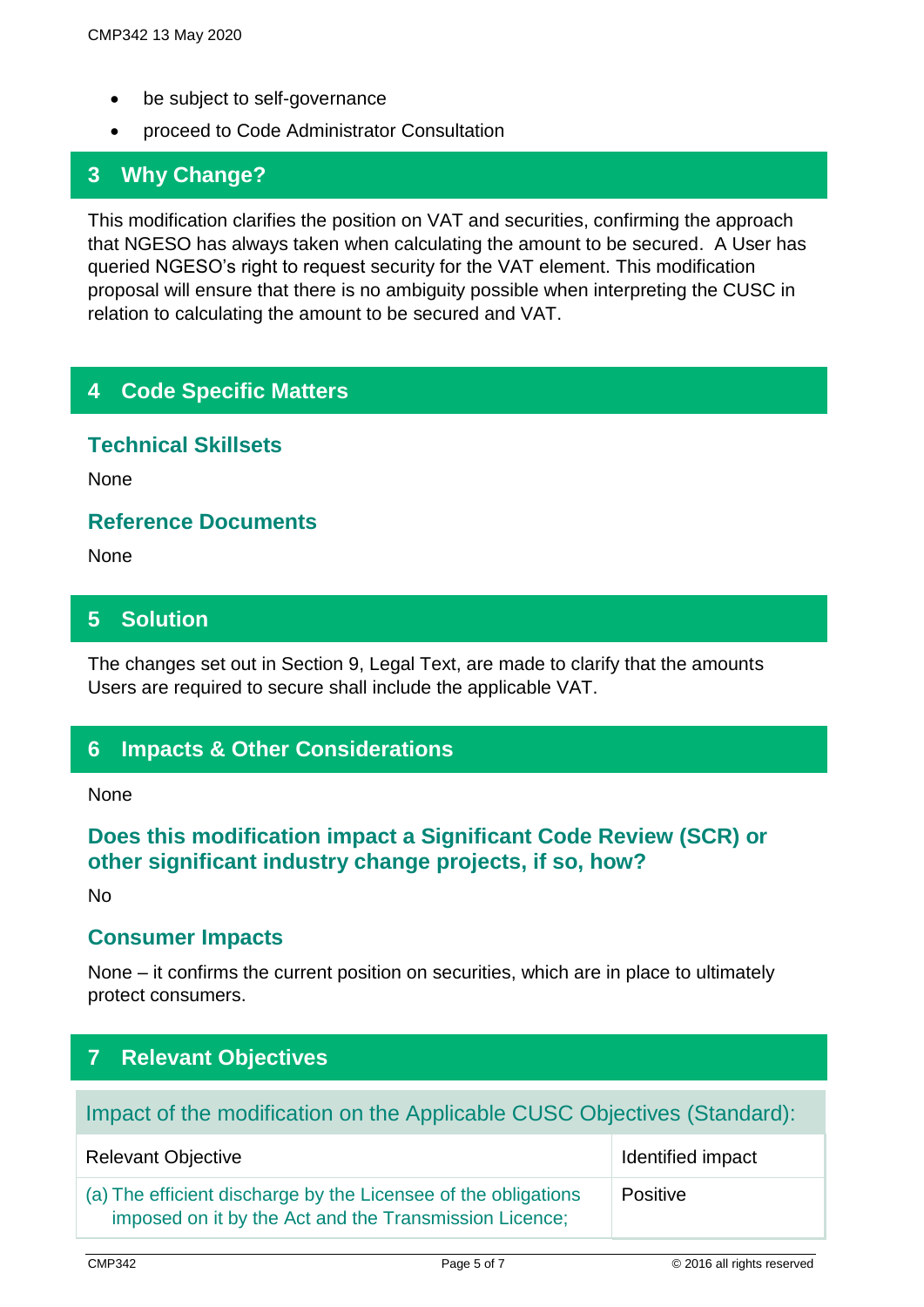| (b) Facilitating effective competition in the generation and<br>supply of electricity, and (so far as consistent therewith)<br>facilitating such competition in the sale, distribution and<br>purchase of electricity; | Positive    |
|------------------------------------------------------------------------------------------------------------------------------------------------------------------------------------------------------------------------|-------------|
| (c) Compliance with the Electricity Regulation and any<br>relevant legally binding decision of the European<br>Commission and/or the Agency *; and                                                                     | <b>None</b> |
| (d) Promoting efficiency in the implementation and<br>administration of the CUSC arrangements.                                                                                                                         | Positive    |

\*Objective (c) refers specifically to European Regulation 2009/714/EC. Reference to the Agency is to the Agency for the Cooperation of Energy Regulators (ACER).

This modification clarifies the position on securities, allowing NGESO to efficiently administer the securities processes and ensure all Users secure on a consistent basis, protecting other Users, and ultimately consumers.

### **8 Implementation**

NGESO seeks implementation of the modification as soon as possible, to ensure that there is no ambiguity possible when interpreting the CUSC and it can take prompt action where a User defaults in providing the required security amount, including for any applicable VAT.

## **9 Legal Text**

The proposed revised legal text is as follows:

- In paragraph 2.21.2(a), insert "(inclusive of any applicable **Value Added Tax** that would be due)" immediately after "in respect of **Termination Amounts"**
- In paragraph 3.23.2, insert a new sub-paragraph (e):

"(e) any applicable **Value Added Tax** that would be due on the amounts referred to in this Paragraph 3.23.2"

• In Section 15, Part 3, insert new paragraph 3.4:

"3.4 The **Cancellation Charge Secured Amount** shall be calculated using the **Cancellation Charge** inclusive of any applicable **Value Added Tax** that would be due."

- In Schedule 2, Exhibit 3, Part 2:
	- o In Clause 9A.1.4, insert "(inclusive of any applicable **Value Added Tax** that would be due)" immediately after "The security to be provided shall be in an amount not greater than such sums payable on termination"
	- o In Clause 9B.2.1, insert "(inclusive of any applicable **Value Added Tax** that would be due)" immediately after "in respect of **Final Sums** and **The Company Engineering Charges** and other expenses in relation to seeking **Consents** referred to in Clause 2.4 of this **Construction Agreement**"